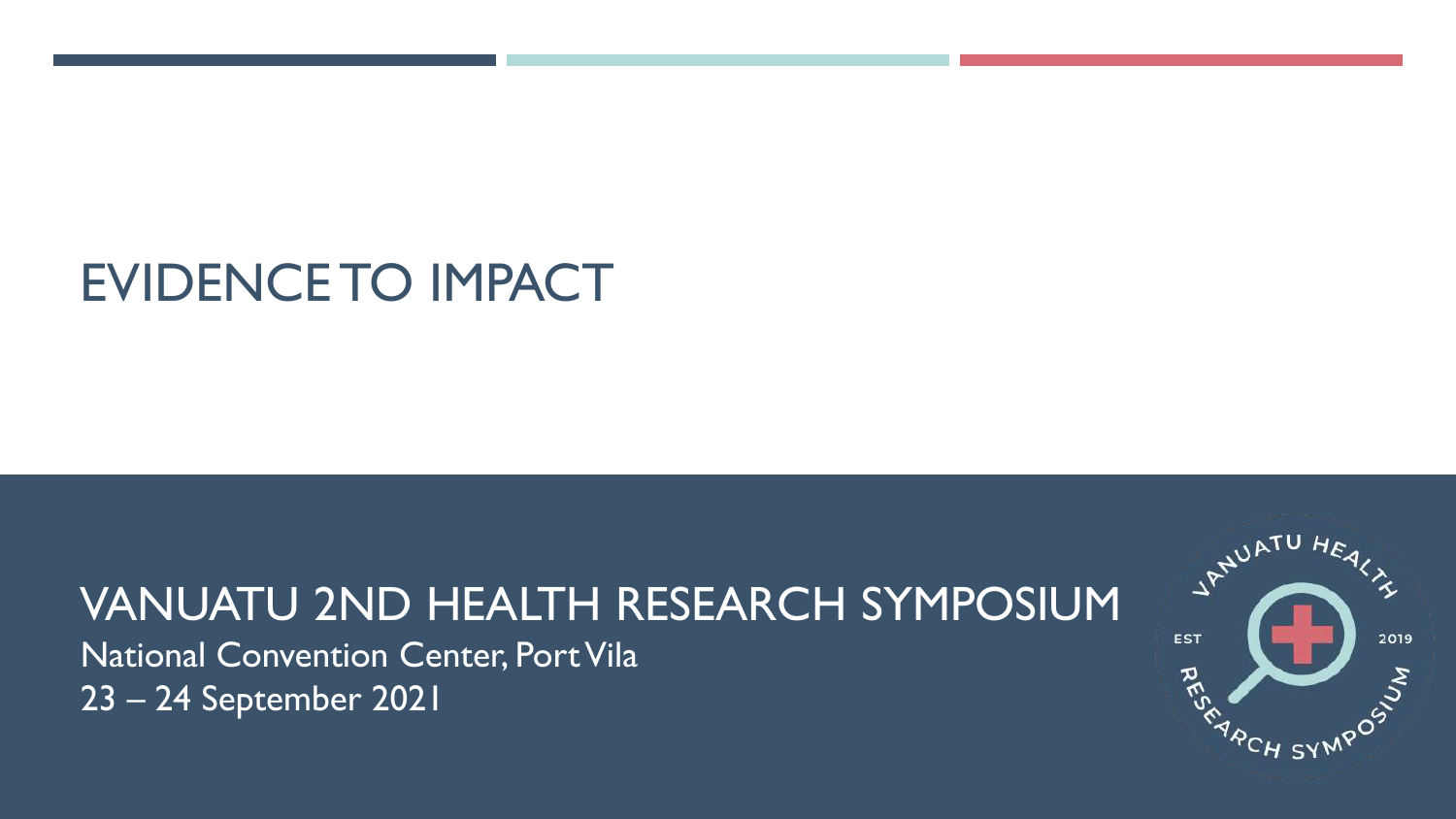## EVIDENCE TO IMPACT

- This statement alone is very powerful for us health workers.
- As health workers we know that medical information changes everyday. What was an acceptable practise 10 years ago no longer applies today. Therefore, in order to provide quality health service to the pple of Vanuatu we need to revisit the existing evidence to make that desired impact of quality health care. Therefore, this symposium is very important as it is here that it nourishes and grows that culture to do research in order to provide the evidence that is needed to make a direct impact of improved health care for ALL citizens and non citizens of Vanuatu.

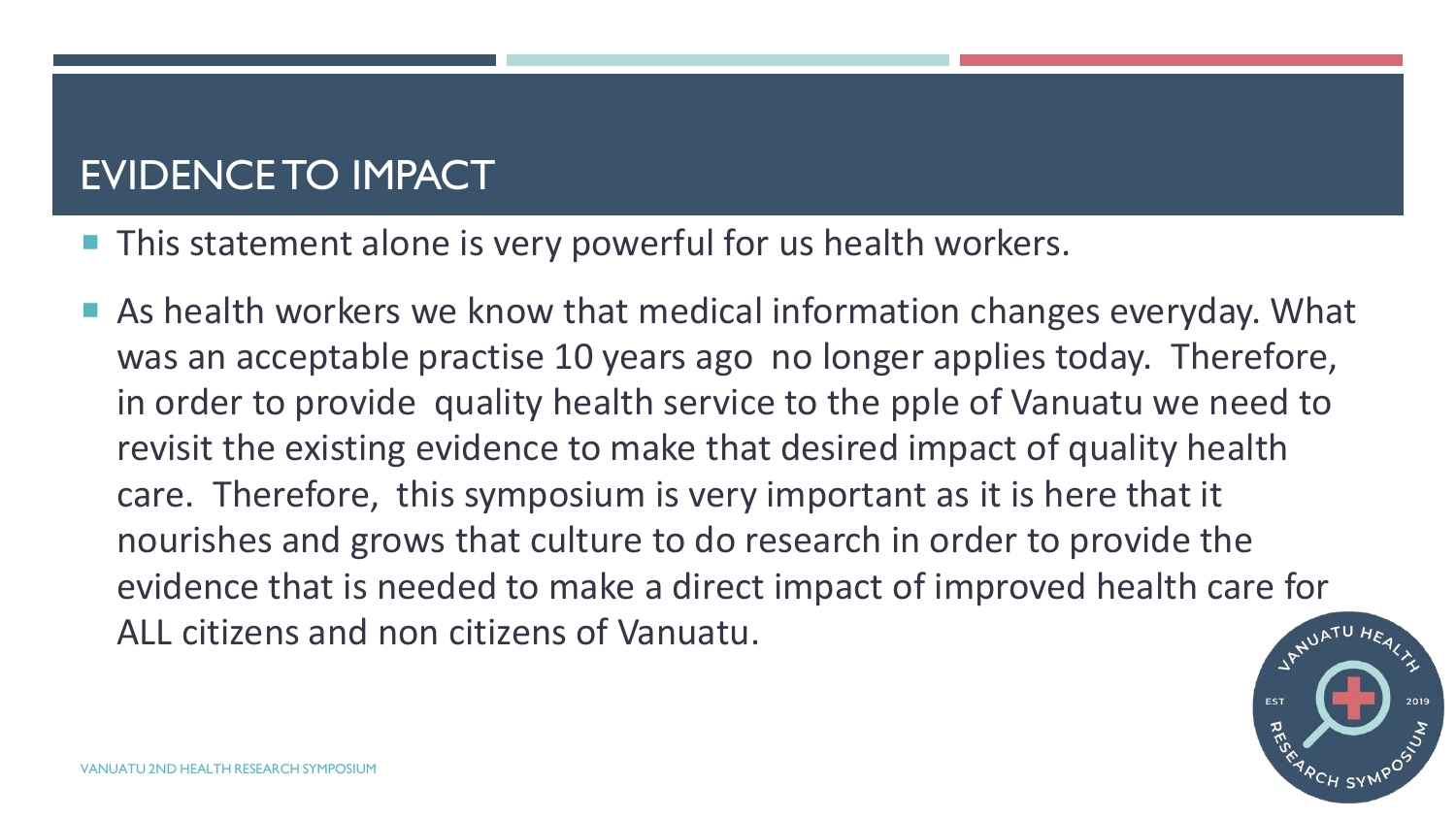- This is in keeping with MOH mission statement which is to protect and promote the health of all people in Vanuatu.
- In addition to the above the new HSS 2021-2030 document under the section of HSS Strategic Vision, Goals and Objectives

5. 1 Improve access of managers and clinicians at national and provincial levels to timely and accurate information to support evidence-based decision making for managerial, clinical and system planning, decision making and reporting.

5.8 Establish and strengthen systems and oversight mechanisms for the promotion and support of structured, operational and clinical research to inform program/service delivery planning and implementation